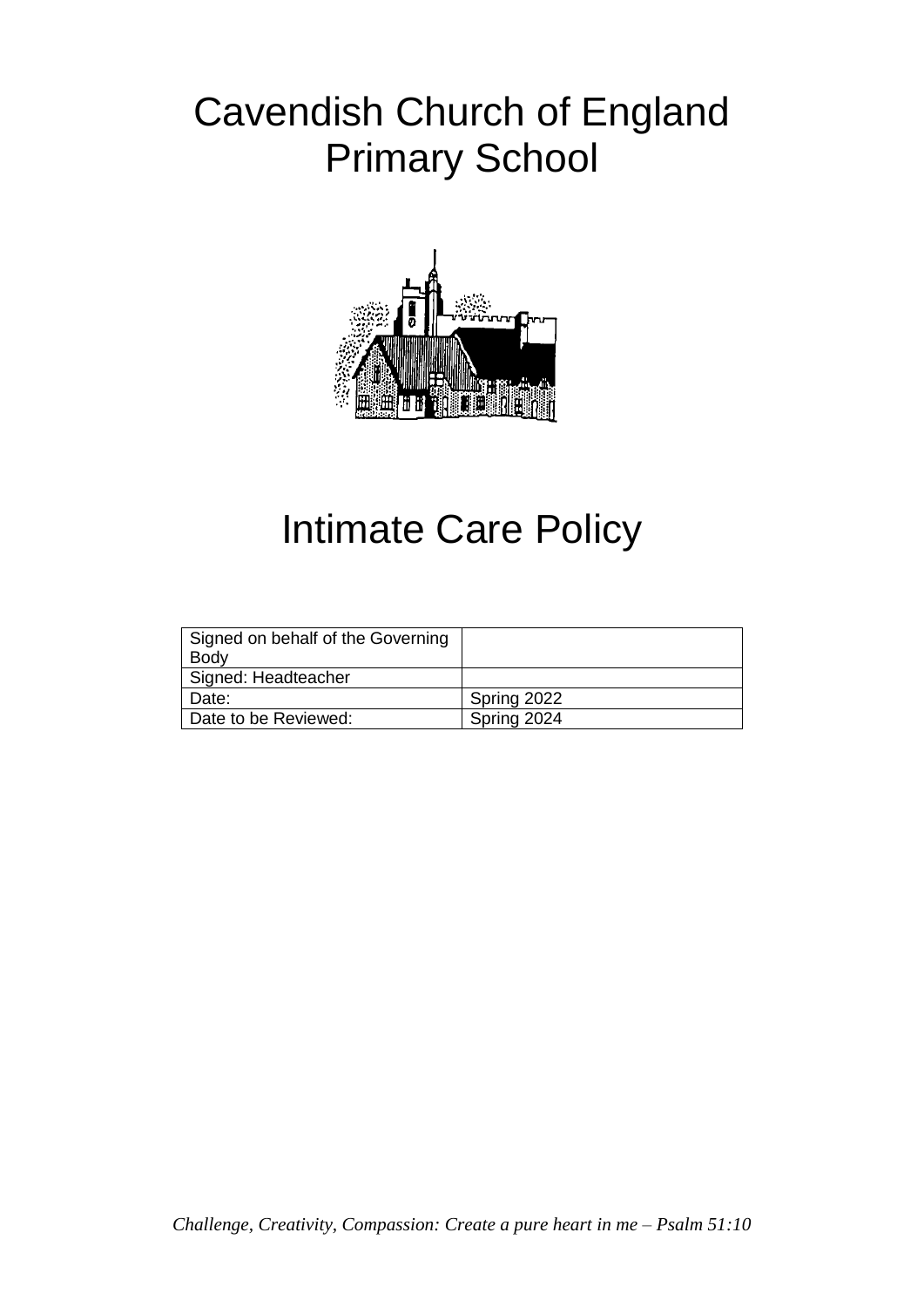### **Our Vision**

In our school our Christian vision shapes all we do.

#### *Challenge, Creativity, Compassion: Create a pure heart in me – Psalm 51:10*

Our School Vision Statement reflects this commitment as children and staff are taught to challenge inequality, prejudice, bullying and harm; to respond with compassion and sensitivity to individual need and to respect the rights of all individuals to be safe and nurtured within God's world.

We encourage children to respond creatively to internal and external challenges in life, with compassion for others, including consideration for creation and the planet itself. Thus we show how to live justly and with a pure heart, reflecting the teachings of Jesus and God's love within our school environment.

#### **Policy Statement**

As part of our commitment to compassion, we are a fully inclusive setting. Whilst it is expected that most children will not require intimate care due to wetting or soiling, we recognise that the need to do so may be due to either a medical need, emotional need or level of personal development. Also, this policy recognises that with any young child, accidents may happen. In these circumstances, the following will apply:-

#### **Responsibilities of the parents/carers**

If wetting / soiling is anticipated to happen on a regular basis, parents/carers are asked to provide the following:

- A supply of underwear, a change of trousers/skirt and socks/tights for their child
- A pack of wipes which are suitable for their child's skin
- A pack of fragranced disposal bags
- A complete change of clothes for use in emergencies
- A named bag to store the above items in

It is also expected that all parents will work alongside the school in encouraging their child to become more independent through actively training them whilst at home.

For occasional and unexpected incidences, the child will be provided with a new set of undergarments and the parents/carers will be requested to provide a voluntary donation to cover these costs.

#### **Responsibility of the school**

Whenever an adult is required to supervise or assist a child in changing they will obtain assistance from another adult in school, *if this is not possible* they must tell another adult what they are doing, where they are going to do it and ensure that this is never carried out in a closed or locked area. If one of these adults then becomes available they will then provide assistance.

#### **Routines**

- As far as possible, children will be expected to clean and change themselves whilst under adult supervision.
- The child will be expected to clean themselves as far as possible. If adult help is required, the adult will wear protective gloves and assist the child in cleaning him/herself whilst aiming to teach them to become more independent.
- Due regard must be paid to the rest of the class in the first instance. (It may therefore not be appropriate to clean/change the child immediately, but this will be done as soon as possible).
- Cleaning/changing of children will be carried out in one of the areas designated (this will be in Mars Class toilets or disabled toilet)
- All wet/soiled clothes will be placed in a fragranced bag and placed in the child's bag to take home.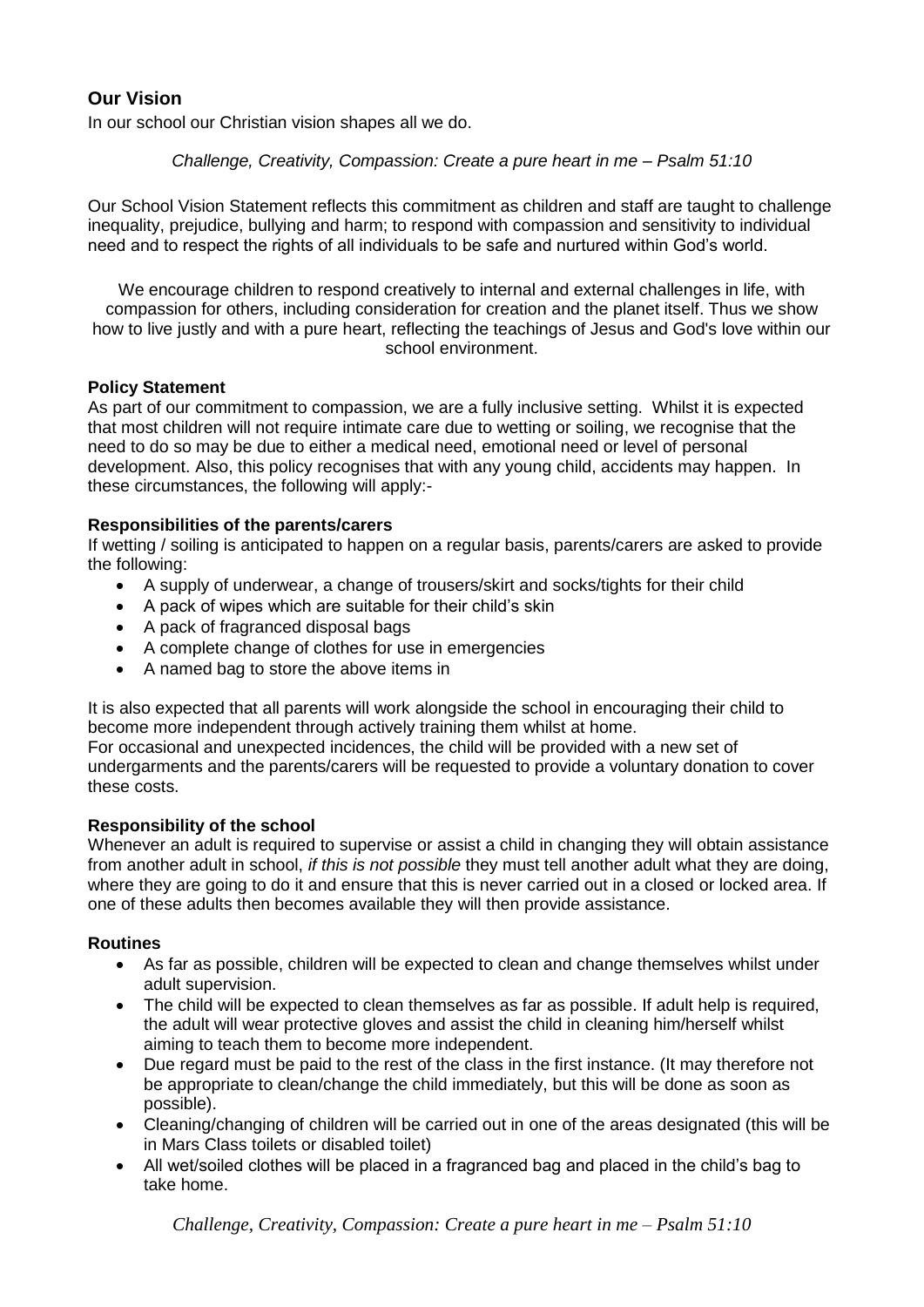- Parents will be informed of any such incidents.
- The school will inform the parents when fresh supplies are required.

#### **Nappies/Pull Ups/Continence Pads**

It is expected that most children will not require a nappy and that the need to do so will be due to either a medical, developmental special need or level of development (i.e. very young in Nursery). In these circumstances, the following will apply:-

#### **Responsibilities of the parents**

Parents are asked to provide the following:

- Disposable nappies of the 'pull up' variety (initially a pack of approximately 24)
- A pack of wipes which are suitable for their child's skin
- A pack of fragranced disposal bags
- A complete change of clothes for use in emergencies
- A named bag to store the above items in

It is also expected that all parents will work alongside the school in encouraging their child to become more independent through actively training them whilst at home. For occasional and unexpected incidences, the child will be provided with a new set of undergarments, at school, and the parents/carers will be requested to provide a voluntary donation to cover these costs.

#### **Responsibility of the school**

Whenever an adult is required to supervise or assist a child in changing they will obtain assistance from another adult in school. *If this is not possible* they must tell two other adults what they are doing, where they are going to do it and ensure that this is never carried out in a closed or locked area. If one of these adults then becomes available they will then provide assistance.

#### **Routines**

- As far as possible, children will be expected to change their own nappies whilst under adult supervision.
- The child will be expected to clean themselves as far as possible.
- If adult help is required, the adult will wear protective gloves and assist the child in cleaning him/herself whilst aiming to teach them to become more independent. Due regard must be paid to the rest of the class in the first instance. (It may therefore not be appropriate to change the nappy immediately but to wait until it is safe and/or appropriate for an adult to be released to do so.
- Nappies will be changed in one of the areas designated (in main school this will be Mars class toilets or the disabled toilet. All used nappies will be placed in the specific bin ready for disposal.
- The school will inform the parents when fresh supplies are required.

Parents are asked to sign a copy of this school policy to indicate that they have read and agreed to it.

#### **Progression throughout school**

School fully supports children and their families for whom this is an ongoing need. School visits and enrichment opportunities, including our residential visits, can be reasonably adjusted with advance notice and in consultation with the enrichment provider. The school will act on the guidance from the family/medical professional. Every consideration is placed on supporting the child and respecting their sensitivity and privacy.

Parents are asked to sign a copy of this school policy to indicate that they have read and agreed to it.